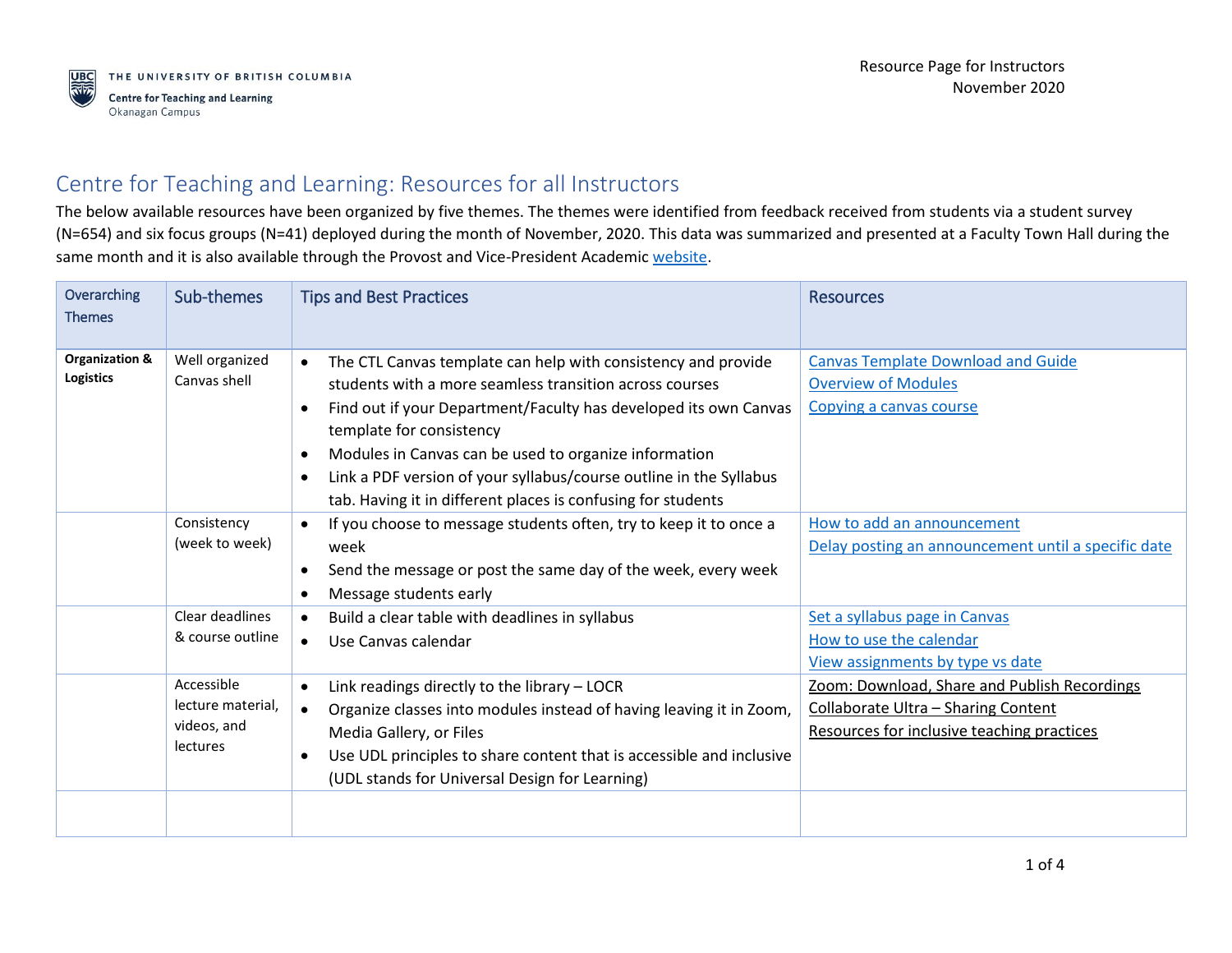

THE UNIVERSITY OF BRITISH COLUMBIA

**Centre for Teaching and Learning** Okanagan Campus

| Overarching<br><b>Themes</b> | Sub-themes                                                               | <b>Tips and Best Practices</b>                                                                                                                                                                                                                                                                                                                           | <b>Resources</b>                                                                                                                                                  |
|------------------------------|--------------------------------------------------------------------------|----------------------------------------------------------------------------------------------------------------------------------------------------------------------------------------------------------------------------------------------------------------------------------------------------------------------------------------------------------|-------------------------------------------------------------------------------------------------------------------------------------------------------------------|
| Communication                | Consistent &<br>clear<br>communication                                   | Keep to one message or post a week<br>$\bullet$                                                                                                                                                                                                                                                                                                          | Canvas email / announcement                                                                                                                                       |
|                              | Accessible office<br>hours                                               | Be mindful of time zone differences<br>$\bullet$<br>Hold office hours through call/video call<br>$\bullet$                                                                                                                                                                                                                                               | Virtual Zoom / Collaborate Ultra office hours                                                                                                                     |
|                              | Clearly<br>communicate<br>technology<br>requirements at<br>start of term | Have a section with this these details on the course outline<br>$\bullet$<br>Make sure you are aware of the minimum system requirements of<br>$\bullet$<br>the software you are using and clearly communication these to<br>students<br>Do not change tech requirements once the course has already<br>started                                           | Add to syllabus tab on Canvas<br>Find student and instructor guides for different<br>teaching and learning platforms here. These identify<br>system requirements. |
| Synchronous/<br>Asynchronous | Use both<br>asynchronous<br>and synchronous                              | Be aware of time. Asynchronous and synchronous should not<br>equal more than 170min/week<br>Set-up an alarm to remind you of class time to avoid going over it<br>$\bullet$<br>Use a good quality microphone and camera                                                                                                                                  | <b>Using Kaltura</b><br><b>Using Camtasia</b><br>Zoom or Collaborate ULTRA live lecture recordings                                                                |
|                              | Asynchronous<br>classes                                                  | Break into smaller chunks and keep lectures short<br>$\bullet$<br>Make recordings available for the entire term<br>$\bullet$<br>Include interactive or engaging activities<br>$\bullet$                                                                                                                                                                  | Record in Kaltura or Camtasia and upload to Canvas<br><b>Embed videos in a Canvas page</b><br>Create an Interactive Video Quiz                                    |
|                              | Synchronous<br>classes &<br>participation                                | Make them engaging and record them (e.g., discussions,<br>$\bullet$<br>structured breakout room activities, iClicker activities, allow<br>students to draw on screen, Q & A sessions)<br>Record all of them<br>$\bullet$<br>Do not give marks for live participation only, allow for other types<br>of participation like discussion board conversations | Use iClicker Cloud<br><b>Zoom Polling</b><br><b>Collaborate Ultra Polling</b><br><b>Canvas Group Discussions</b>                                                  |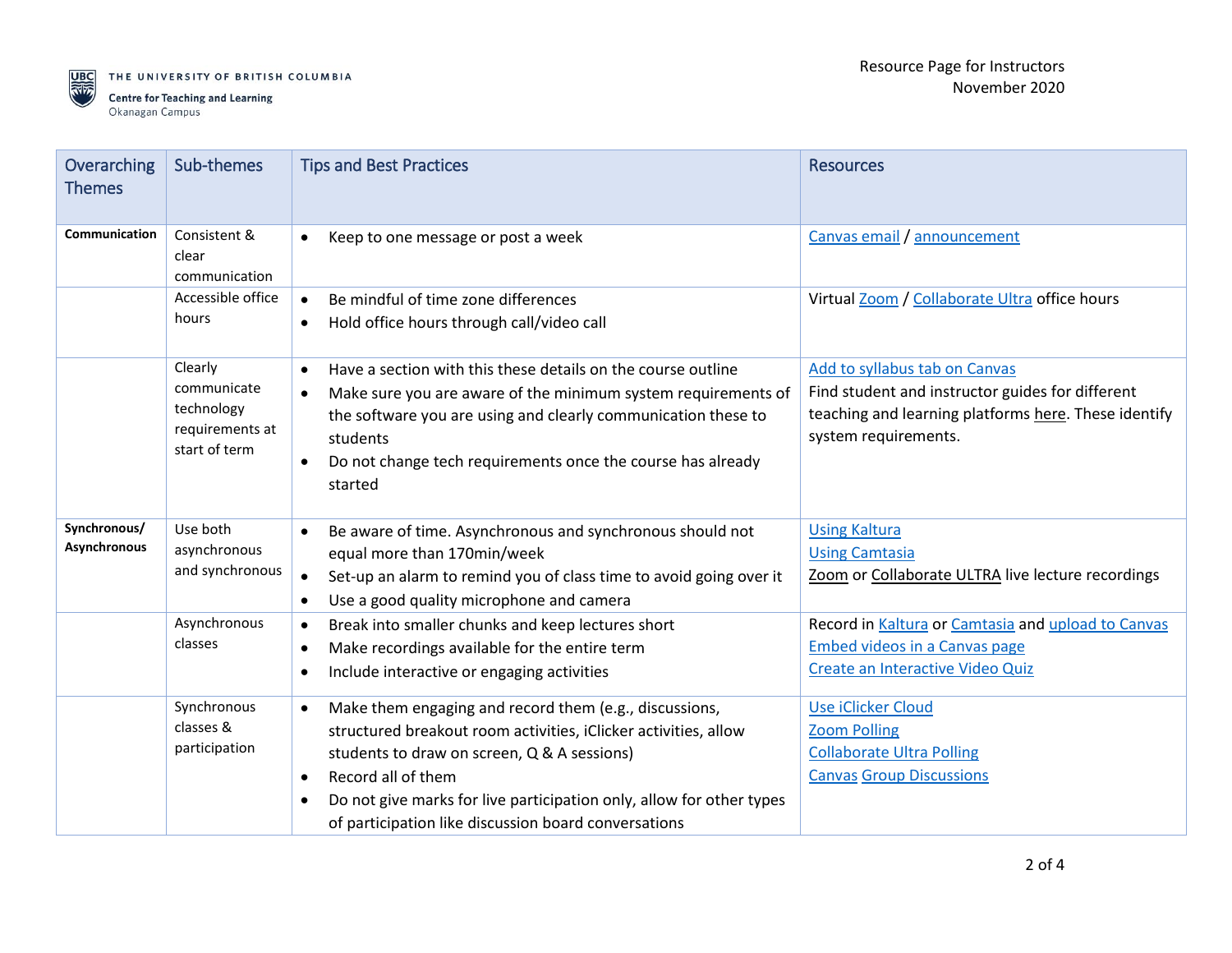

THE UNIVERSITY OF BRITISH COLUMBIA

| Overarching<br><b>Themes</b> | Sub-themes                                            | <b>Tips and Best Practices</b>                                                                                                                                                                                                                                                                                                                                                                                                               | <b>Resources</b>                                                                                                            |
|------------------------------|-------------------------------------------------------|----------------------------------------------------------------------------------------------------------------------------------------------------------------------------------------------------------------------------------------------------------------------------------------------------------------------------------------------------------------------------------------------------------------------------------------------|-----------------------------------------------------------------------------------------------------------------------------|
| Workload &<br>Assessment     | Online learning<br>takes more time                    | Evaluate your course's overall workload<br>$\bullet$<br>Focus on key learning outcomes<br>$\bullet$                                                                                                                                                                                                                                                                                                                                          | <b>Workload Calculator/Time Estimator</b><br><b>Examples of learning outcomes</b>                                           |
|                              | Flexibility with<br>deadlines or<br>hours for quizzes | Be mindful of time zone differences<br>$\bullet$<br>Do not make changes to quizzes when close to the quiz date. Let<br>students know early and keep in mind time zone differences<br>Extend time for quizzes to account for tech issues and challenges<br>$\bullet$                                                                                                                                                                          | Canvas quiz settings                                                                                                        |
|                              | Use different<br>ways to evaluate<br>learning         | Integrate low-stakes assessment methods like assignments and<br>quizzes<br>Use open book evaluations<br>$\bullet$<br>Stick to one activity a week rather than multiple a week<br>$\bullet$                                                                                                                                                                                                                                                   | Suggested language for open-book evaluations                                                                                |
|                              | Practice<br>exercises                                 | Build and offer practice quizzes and exercises<br>$\bullet$<br>Provide opportunities to familiarize with exam format<br>$\bullet$                                                                                                                                                                                                                                                                                                            | Canvas quiz settings                                                                                                        |
|                              | Provide<br>feedback in a<br>timely manner             | Let students know your turn around time for grades and feedback<br>$\bullet$<br>Set-up detailed rubrics in Canvas<br>$\bullet$                                                                                                                                                                                                                                                                                                               | Add a rubric to an assignment<br>Use a rubric to grade submissions in SpeedGrader<br>Use Gradescope to collaborate with TAs |
|                              | Accommodating<br>exam formats or<br>assignments       | $\bullet$<br>If invigilation is a must, have at least two options (e.g., Zoom as<br>well as Proctorio) to account for tech challenges and home<br>environment<br>Keep in mind that there is no way to eliminate academic<br>$\bullet$<br>misconduct. High pressure and opportunity can exacerbate it.<br>Extend evaluation time to allow for tech issues, home<br>$\bullet$<br>environment distractions, anxiety with invigilation practices | <b>Information and resources on Academic Integrity</b>                                                                      |
|                              | Concerns about<br>Proctorio/invigila<br>tion          | Review guidelines for online invigilation<br>$\bullet$<br>Minimize use of invasive Proctorio settings<br>$\bullet$<br>Provide alternative invigilation options (not all can use Proctorio)<br>$\bullet$                                                                                                                                                                                                                                      | <b>Recommended Proctorio Settings</b><br><b>Respondus Lockdown Browser</b><br>Invigilation with Lockdown Browser and Zoom   |